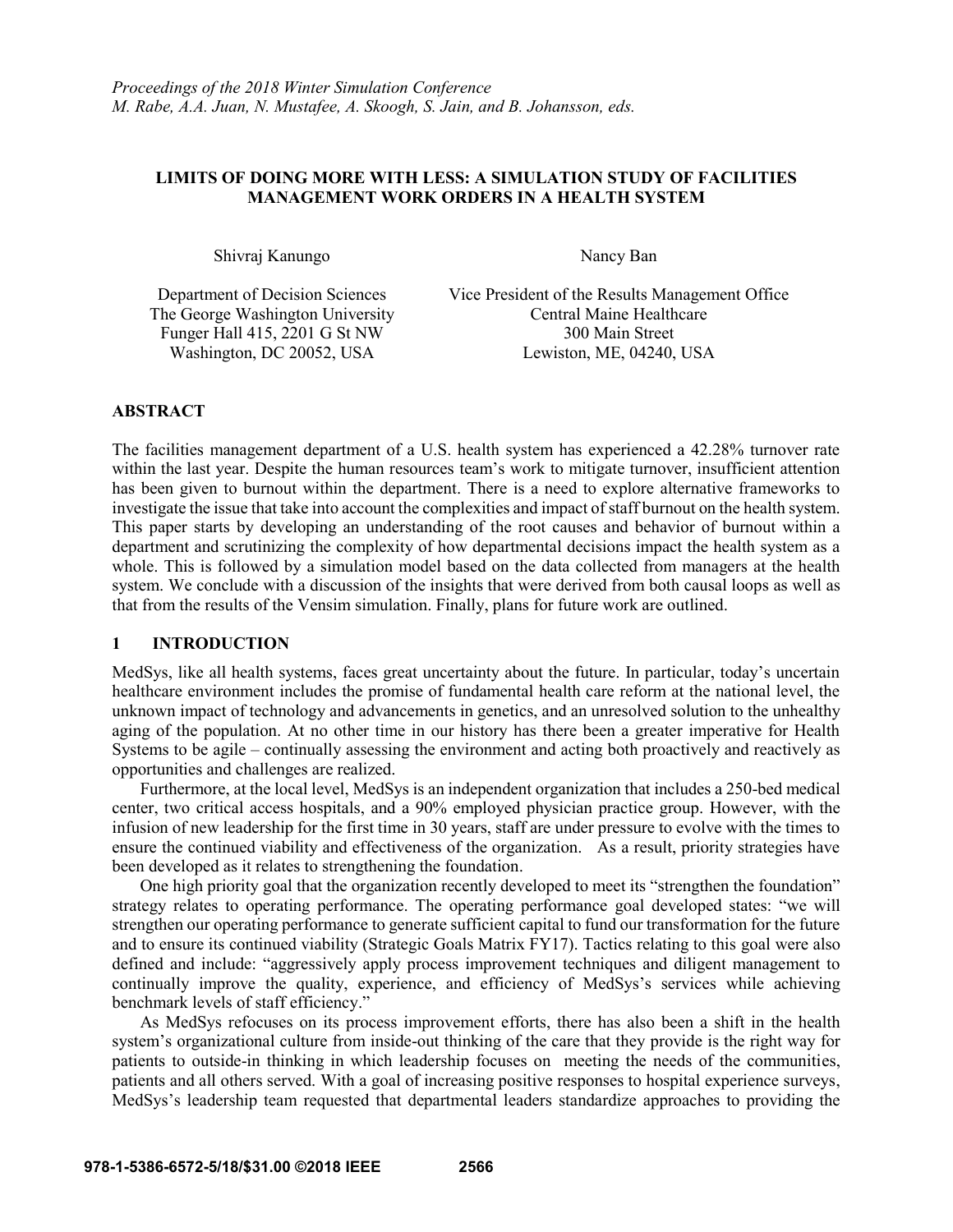community with patient experience excellence. Of particular importance to MedSys's senior leadership team was that the facilities management department re-engage in focusing on the medical center's aesthetics. As a 125-year old facility that lost significant dollars over the past few years, the medical center's bones were beginning to crumble. And because the department's leader was asked to reduce staff to the 20th percentile as compared to national benchmarks, staff believed there was not enough employees to sustain the medical center's infrastructure as well as fix non-bedside issues such as painting, landscaping, and décor.

This new mandate caused the facilities management staff stress and there was an increase in turnover within the department. As one manager put it, "This new leadership team only cares about cost – saying they care about service is a joke. If they truly cared about what this place looks like they would give us the manpower to get the job done."

### **2 LITERATURE REVIEW**

The issue of employee turnover as a result of overwork and fatigue is increasing in visibility and importance as the pressure on organizations to do more with less has also increased (Lloyd et al. 2015; Parker et al. 2017). The act of an employee leaving an organization is never a simple matter. This act is often a culmination of organizational failures and mismatches at multiple levels often characterized by mismatched expectations and workloads as well as unsustainable work patterns. This sentiment is captured by Baxter and Sommerville (2011) who refer to the failure of large complex systems to meet their deadlines, costs, and stakeholder expectations and explained that these failures are not necessarily failures related to technology. Failure points emerge because the management framework does not take into account the social and organizational complexity of the context in which complex systems are deployed. As a result unstable requirements emerge that lead to inadequate systems design and resulting in inefficient and ineffective solutions.

We see this dynamic to be pervasive in healthcare (Moss et al. 2016; Sorenson et al. 2016; Dyrbye et al. 2017). In order to get in front of financial pressures due to increasing governmental regulations, health systems form numerous committees to set performance metrics, determine where to cut costs, and discuss process improvement efforts. The industry has reached a tipping point in which the internal workings of an organization are becoming more complicated due to outside forces becoming more complex. Further, as a practitioner, Kaplan believes that "American healthcare is in the danger zone (2017)." As national healthcare spending continues to rise annually through 2025, the United States still has not adopted a successful solution to a system full of inefficiency. However, there are recommendations.

One suggestion is to apply systems-engineering approaches to healthcare delivery across the nation. This is because systems approaches are holistic and have shown to improve efficiency, quality and safety in other sectors and, therefore, could be transformative for health and healthcare. Furthermore, a systems approach applies tends to be comprehensive, leading to insights that help us understand the elements that influence health outcomes and allows us to change and improve processes to produce better health at a lower cost. For example, the protocol and the process for determining whether an MRI is necessary should be the same in any hospital in any city. Less variation implies better quality and service and a lower cost.

Case in point, take a systems approach to healthcare delivery as it relates to the well-being of health care workers. Some studies (Noseworthy et al. 2017) indicate that burnout is more common in physicians that U.S. workers in other fields. Moreover, the gap between physician burnout and workers experience in other fields is increasing. In addition there is a spike in physician burnout and this spike is burnout is linked to to loss of control over work, increased performance measurement (quality, cost, patient experience), the increasing complexity of medical care, the implementation of electronic health records (EHRs), and profound inefficiencies in the practice environment. All these factors have contributed to altered work flows and patient interactions.

However, there I evidence that health care workers tend to downplay the consequences and solutions that exist within organizations. According to Montgomery et al. (2013) healthcare initiatives, changes or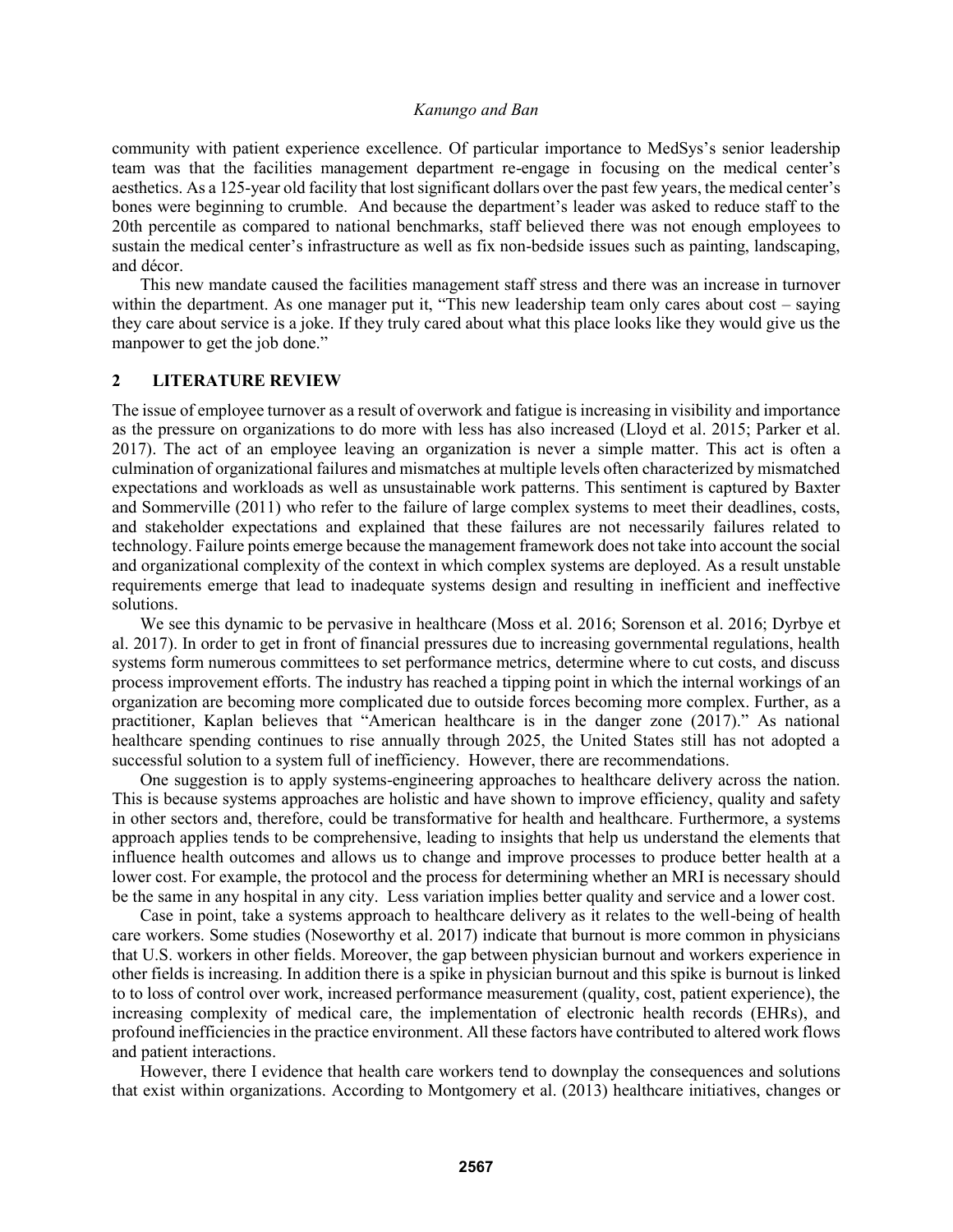regulations are mainly developed by management boards, or policy making bodies with very little input from frontline staff or patients. This can be attributed to weak bottom-up feedback mechanisms that could possibly link healthcare delivery to policy making. Consequently, the effectiveness of top-down approaches to improve health care delivery tend to be limited. Of concern is the fact that physicians responsible for delivering care tend not to be interested in contributing to design, policy or evaluation. For example, a recent American Medical Association member survey indicated that the majority of physicians do not feel responsible for reducing healthcare costs (Tilburt et al. 2013).

As burnout becomes more of an issue for health systems, leadership has an obligation to health care workers to address the components of the system that lead to burnout. Transparency and open dialogue of this issue is required as well as a review of the systems – such as healthcare reform – that lead to burnout. Montgomery et al. (2013) report that in spite of the ever-changing demands for change, changing the way things work in hospitals is difficult because of the organizational culture in hospitals. This implies that a bottom-up participatory approach is more likely to succeed than a top-down approach – which have, in fact, led to more problem. And it's not just health care workers that need to participate in these conversations. Patients and families, who have their own vision of how an organization must run, should be part of the discussion as both health care staff and patients should be considered organizational citizens. While the topic of stress, fatigue, burnout and turnover have received considerable attention for physicians and nurses, there have relatively few studies that have been conducted for facilities management employees in the healthcare sector (Ling and Wong 2016; Hashim et al. 2017).

This paper aims to contribute to the timely debate of burnout in health care organization by reviewing the plant/facilities operations department of a hospital and exploring and developing: (1) Casual loop diagrams to better understand the complexity of the underlying factors contributing to burnout in the department (2) Strategies that may be successful in improving burnout.

# **3 PROBLEM STRUCTURE**

System dynamics helps stakeholders make decisions about the structure of complex systems. A system dynamics approach also "can produce patterns and trends, as well as mean values as outputs from the model. The patterns and trends resulting from simulation experimentation with different policies or strategies ("what-if" questions) can be analyzed by modelers and stakeholders to inform decision making (Marshall et al. 2015)." System dynamics allows us to incorporate the notion of feedback, levels (stocks), rates (flows), and delays. In the context of health care level variables are aggregations of entities or amounts (e.g., people, beds, and work orders). Flows represent rates; these rate variables act as faucets and drains into and out of level variables and their units are in terms of levels per time unit (e.g., patients per hour, work orders per week and dollars per year). All these concepts allow us to model non-linearity that characterizes complex systems.

# **3.1 Framing the Problem**

Preliminary information related to work flow was collected from the facilities management department as well as policy documents in order to understand the current problems influencing turnover in the department. The collected data included historical trends of open/closed work orders, turnover trends, and the department's organizational structure. In addition, interviews were conducted of facilities management staff as well internal customers in order to understand the perceptions and attitudes of the department's service across the organization. Finally, interviews were conducted with patients to understand their experiences, views and attitudes as it relates to perception of the hospital's facilities.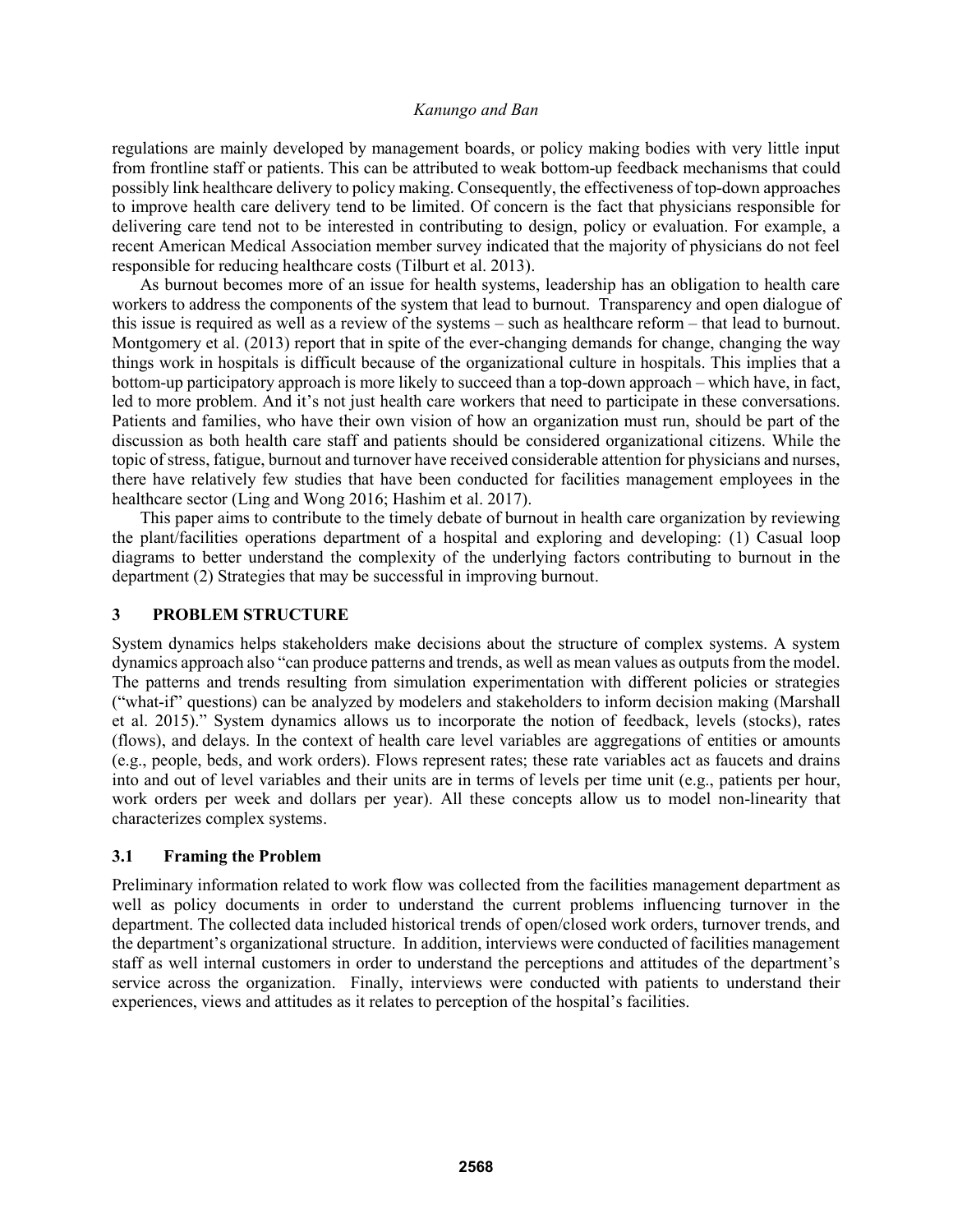| Category                           | <b>Metric</b>            | <b>Sampling notes</b>                  |
|------------------------------------|--------------------------|----------------------------------------|
| <b>Abstract Heading</b>            | Heading style for        | Work orders 1488 work orders,          |
|                                    | Abstract                 | December, 2017                         |
| <b>Front-Line Facilities</b>       | Roundtable discussion 10 | Staff do not have management           |
| management Staff                   | Staff                    | responsibilities                       |
| Healthcare staff Interviews        | 5 Department Managers    | All clinical department managers i.e.  |
|                                    |                          | Emergency Department, Imaging,         |
|                                    |                          | Endoscopy, Operating Room, Oncology    |
| <b>Patient Satisfaction Survey</b> | N/A                      | <b>YTD Patient Satisfaction Scores</b> |

Table 1: Sampling frame and selection.

Based on the data, a causal loop diagram (CLD) was developed to provide a visual of a systemsapproach to the cause and effect linkages for burnout within the facilities management department. Furthermore, the CLD tool was used to transform traditional linear-thinking of burnout to circular-thinking that highlights causation in order to develop solutions. It is important to note that each circular representation that makes up the CLD can either be defined as a reinforcing loop or a balancing loop. The difference between the two is that a reinforcing loop shows a growing action where each action adds to another whereas in a balancing loop there is a variable which limits growth due to the attempt to achieve a goal. For example, the size of a cup would be considered a limiting factor for how high water can be poured in a cup; however, may solve the problem at hand. Given the study context, the CLDs were used to as communication as well as documentation tools with study participants. CLDs are most useful in the early stages of model conceptualization (Morecroft 1982) and need not necessarily be isomorphic the level and rate diagrams produced subsequently. We use CLDs below to articulate the problem before developing the simulation model presented later.

### **3.2 Workforce Changes**

Hospital administrators have the arduous task of undergoing the annual hospital budgeting process. They have to produce a budget that provides the level of care that patients need while also adhering to restrictions from the government and other sources of funding. On top of that, increasing healthcare costs coupled with an ever-changing payer landscape can make this process a big challenge.

To help hospitals with this process, many use staffing benchmarks to determine how their support departments stack up against regional competitors as well as national leaders. Typically, in facility management, a metric such as square feet per person may be considered. Once the benchmark value is obtained, one can ask for benchmarks for larger facilities (which often have a higher support space than smaller ones) or for smaller facilities (which often have less support space than larger ones).

Over the past decade, in an environment of reimbursement reductions and declining revenue yields, expense reductions of 10 percent or more has been a top priority for the Health System. As a result, nonbedside care departments, such as the facilities management department, have been the first departments to undergo a reduction in its work force. By the summer of 2016, a department once staffed at the 35th percentile (as benchmarked against like facilities) had been budgeted to be staffed at the 20th percentile.

This lower level of staffing resulted primarily from consolidating specialized tradesmen (i.e. electricians, plumbers, carpenters, HVAC mechanics, painters, and locksmiths) into a plant-flexible tradesman model. In this new model, all personnel were expected to have 'add-on' skills in other areas of the plant to facilitate inter-trade flexibility. This model led to several facilities management personnel either exiting the organization by choice or through attrition due to the lack of 'add-on' knowledge of more than one trade.

Although staffing was reduced to the  $20<sup>th</sup>$  percentile, management's expectations continued to increase. As seen in Figure 1, the pressure to deliver service on a timely basis had detrimental effects on the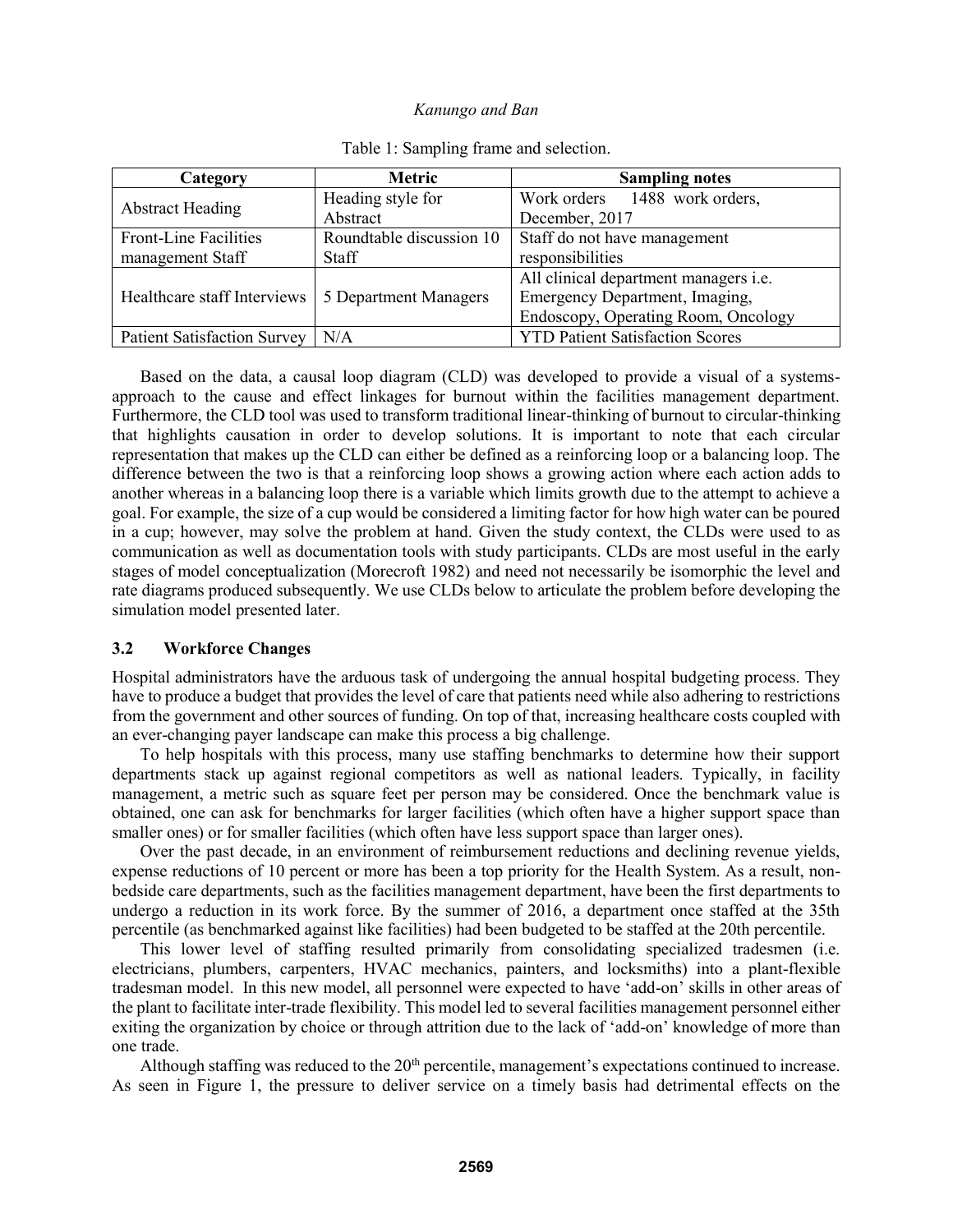department, including decreased morale as well as increased fatigue and employee turnover. At the end of FY17 (Jun 2016 – Jun 2017), one year after the department's latest reduction in its staffing model, the department's turnover rate was 42.28% as compared to 34.48% the previous fiscal year.

Based on a Global Benefits Attitudes survey of 22,347 employees across 12 countries including the UK and US, more than half of employees surveyed cited inadequate staffing as the biggest cause of stress in the workplace. Across the world, a minority of employers considered this to be a major problem and only 15% of senior managers acknowledged that this was a cause of stress in their organization. In the US, however, employers have agreed that inadequate staffing was the second most important cause of workplace stress following 'lack of work-life balance' (Higginbottom 2014).



Figure 1: The reinforcing work pressure loop (R1).



Figure 2: The reinforcing productivity Loop (R2).

Furthermore, according to the institute of work, health and organizations, stress at work can be a real problem to an organization as well as its employees. Leka et al. (2013) have reported that stress occurs in a wide range of work circumstances. However, it often feels worse in situations where employees perceive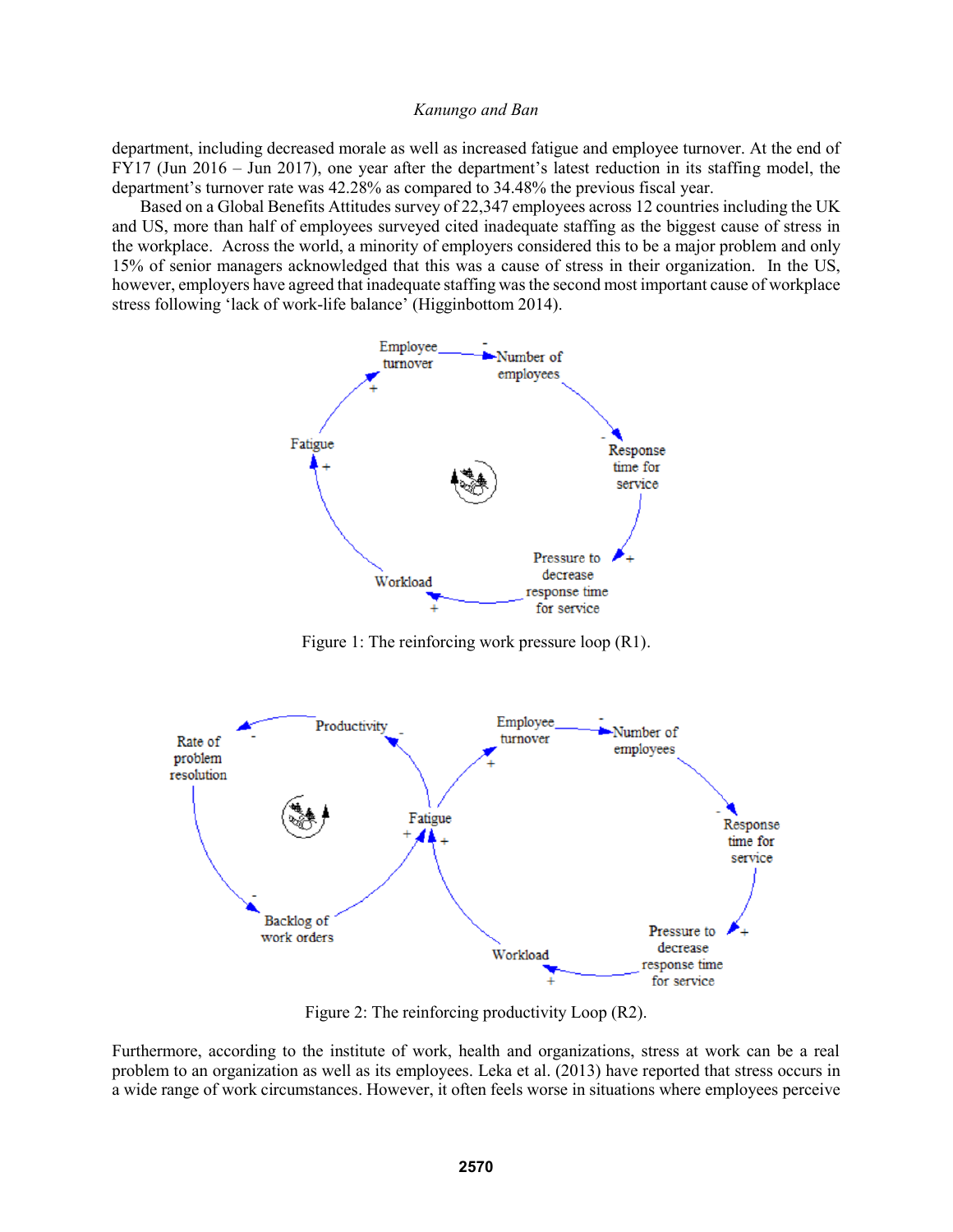they do not have adequate support from supervisors and colleagues and in situation where they do not have little control over their work or how their ability to cope with concomitant demands and pressures.

On top of a reduction in force, a second stressor for personnel, on which they had no control, was the anticipation of The Joint Commission's (TJC) arrival to conduct MedSys's flag-ship hospital's triennial survey. "TJC is a United States-based nonprofit tax-exempt 501(c) organization that accredits more than 21,000 US health care organizations and programs. Preparing for The Joint Commission's unannounced survey can be a challenging process. At a minimum, a hospital must be completely familiar with the current standards; examine current processes, policies, and procedures relative to the standards; and prepare to improve any areas throughout the facility that are not currently in compliance (Wikipedia 2018)."

As seen in Figure 2, a fatigued staff, trying to resolve an uptick of work orders based on the anticipation of TJC's arrival, was struggling to perform at top productivity levels. As a result, the rate at which problems were resolved decreased from 70% to 50% in the month of December, 2017 – while the backlog of work orders increased by 20%.

### **3.3 Accountability Rolls Down Hill**

Multiple exogenous influences and pressures (shown in Figure 3) disallow management to lighten expectations for administrative and support employees. Protecting the safety of patients, employees and the environment is a core principle within facilities management. The department is not only responsible for providing maintenance resolution, staff must also ensure compliance of codes and standards, risk assessment principles, fire and life safety management, hazardous materials management, and medical equipment safety.



Figure 3: Top-Down Management (R3).

Furthermore, the new facilities management team inherited an over-100-year-old facility that had not had any infrastructure upgrades for the past 10 to 15 years. Due to cost pressures, the 15-year-old parking garage had never been sealed and was cracking, the twenty-year-old roof had not been replaced, the concrete walking paths to the entrance was splitting, and the wall paper on the nursing units were peeling beyond repair.

Written letters by patients were being sent to leadership sharing their dismay for the facility. One patient stated, "you're doctors are great, the nurses are even better – but the way you maintain your patient rooms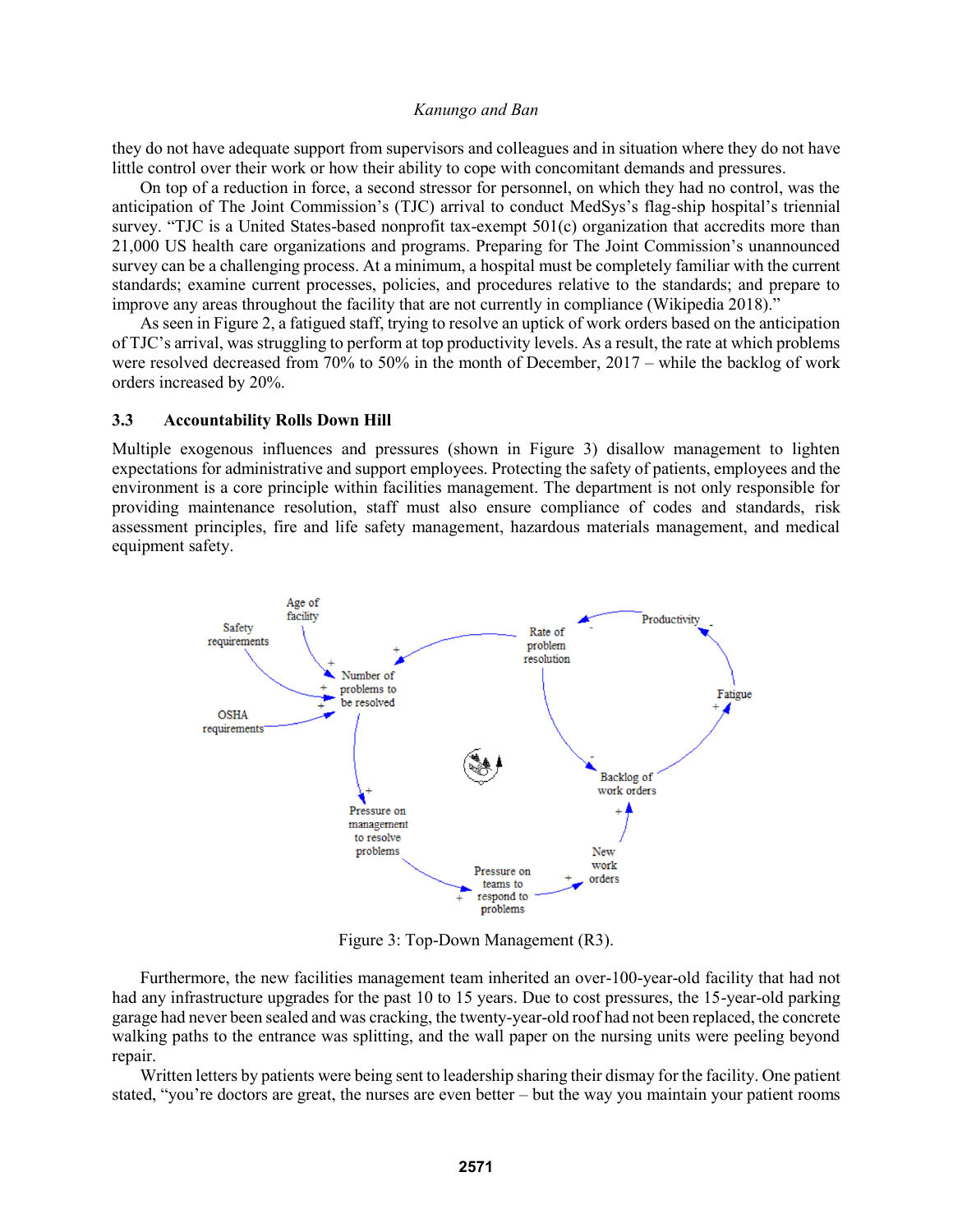stink. For three days I looked up at stained ceiling tiles, chipped paint and worn doors. You really should take more pride in this hospital. If it wasn't for my doctor insisting I receive my care at this hospital, I would never come back".

As seen in Figure 3, anticipated TJC visits, safety requirements as well as an aging facility, increased the number of problems to be resolved. Management, working to ensure ongoing compliance with regulatory bodies as well as state codes, increased pressure on teams to respond to issues. Naturally, as additional issues were exposed, the facilities management team was pressured to respond. This constant push and pull between regulatory, safety and maintenance needs created fatigue in staff, thus, causing a loss of productivity in the workplace. This lack of performance also decreased the rate of problem resolution. Without additional staff, balancing work order management would require minimizing attention paid to root causes that lead to destabilization. This focus on temporary or quick fixes resulted in an increase in the number of work orders at the cost of investing time and resources (including capital investment) in fixing underlying systems and infrastructure. The increase in work orders combined with an increase in response time for services to negatively impact the rate of problem resolution. We call this the let-down effect.

### **4 SYSTEM DYNAMICS MODEL**

System dynamics (SD) helps stakeholders make decisions about the structure of complex systems. A systems approach also provides a framework for dealing with dynamic complexity. In such complex situations cause and effect are not directly related. Moreover, SD allows us to uncover sources of policy resistance or the to account for the failure of well-intentioned interventions (Dulac et al. 2007).

#### **4.1 Model Description**



Figure 4: Base model + additional runs (shown in red).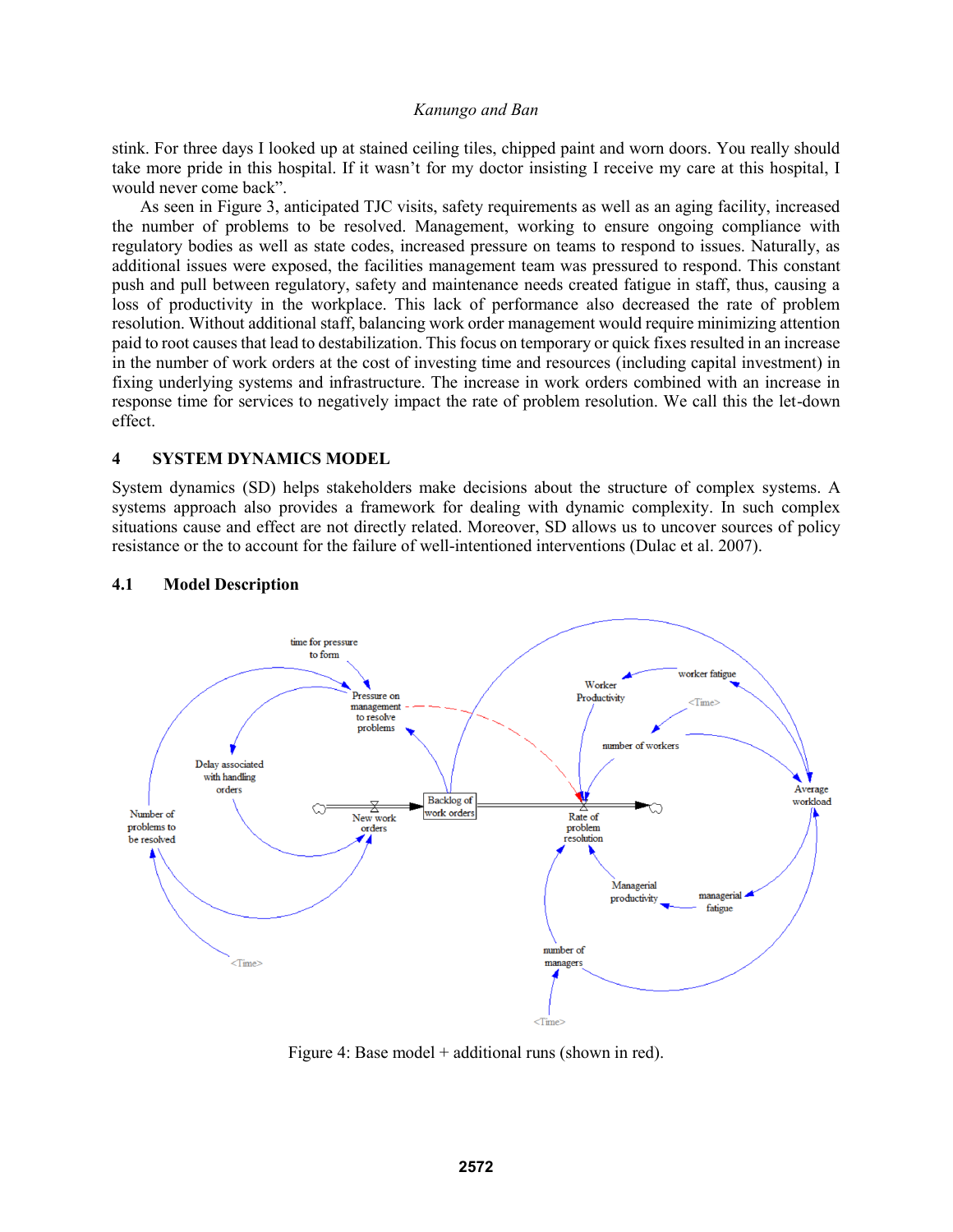The system dynamics model that we developed (seen in Figure 4) was created using the the three CLDs as the starting point. The model centered around the "backlog of work orders" level variable. "New work orders" is the input rate to the level variable and is fed by the exogenous source of facilities-related problems. As described in Section 3, there are three primary sources of facilities related problems which are modeled as "Number of problems to be resolved" – exogenous input data variable. The rate at which problems are recognized as work orders depends on the urgency felt by the organization at different levels – top management as well as at the facilities management levels. As the backlog builds up the pressure to respond to the backlog of problems also builds up and reduces the delay associated with recognizing problems to be addressed – thereby creating urgency and increasing the pressure to resolve problems. We also provide the actual number of managers and workers over time as input data variables.

On the resolution side, the rate at which problems are resolved is a function of how well resources (workers) are allocated to problems and how productive the workers are. In the base model the rate of problem resolution is primarily a function of average work load across managers and workers. In subsequent models, we recognize the negative effect of management pressure on the rate of problem resolution.

Since the primary goal of this data collection and modeling phase was to gain collective insight into the main problems that are being faced by facilities management and develop insights for the next modeling and analysis steps, we focused on the behavior of "backlog of work orders" and "rate of problem resolution."

### **4.2 Validation**

To increase the confidence in results, verification of model structure and validation of output behavior were carried out in the development phase (Roberts 2011). Structure and behavior tests were conducted with the model as suggested by Barlas (1989) and Sterman (2000). The model structure was discussed and verified in a iterative manner to ensure its validity. The integration time step (dt) was set to one-fourth of the smallest shortest time parameter (one month) in the model that equals to one week. The historical data collected for six months was used validate the model results.

# **5 DISCUSSION**

Two main variables of interest are shown in Figure 5 and Figure 6. Figure 5 shows that the backlog of problems continues to increase in the time that we studied the system and the rate of problem resolution shows an increase till it starts decreasing in month 4 onward.

Both Figures 5 and 6 show the behavior over time for three runs. The first is for the base run (shown in the legend as "base") and the next two runs are marked as FB1 (that refers to the feedback link from top management to managers in facilities management) and FB2 (that retains FB1 and incorporates a delayed effect of top management pressure on workers.)

Based on the model inputs, the change in the number of workers and managers is not significant. The number of managers and workers did not change significantly over time (the number of workers fluctuated between 10 and 12 and the number of managers fluctuated between 2 and 3). Therefore, the changes in rate of problem resolution are less a function of the actual number of employees and more a function of the inefficiencies that result from overwork and resource reallocation.

While the results are consistent with past data, it will be useful to develop a more nuanced understanding of the problem by modeling the inefficiencies as a function of the actual rate of employee turnover. This is because, although the number of employees does not change significantly over time, they are not necessarily the same people over time. Moreover, even if they are, the average workload increase over time is sure to lead to fatigue and lead to burnout – as has been reported in the literature that was reviewed and on which we based this study.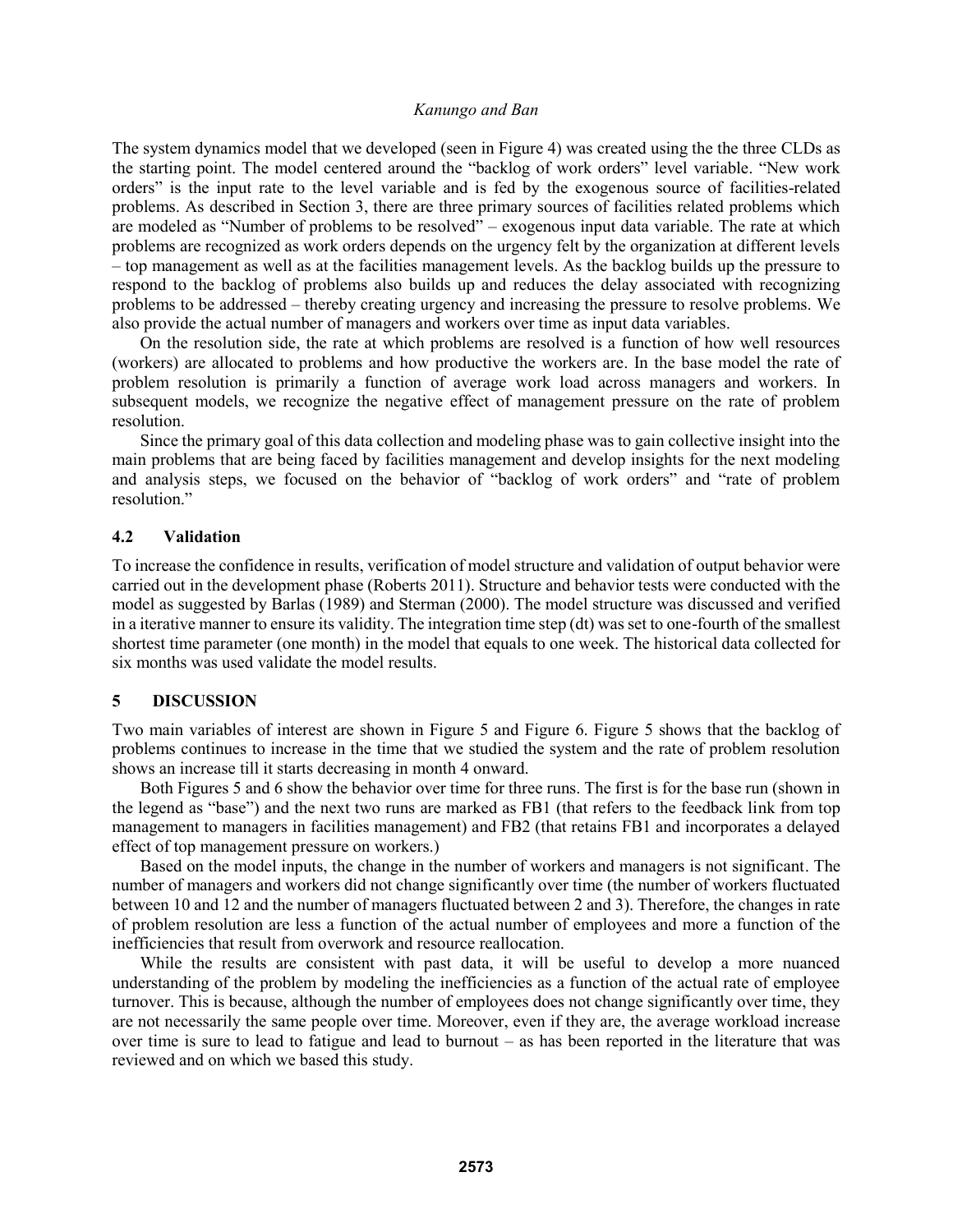



Figure 5: Behavior of backlog of work orders.



Figure 6: Rate of problem resolution (work orders per month).

These results show that management pressure (often seen as a source of solutions by management) is shown to be one of the sources of problems with respect to the rate of backlog resolution. However, as Pritchett, and Woolcock (2004) show that the solution approach is often the source of problems. This situation can also be characterized by the Icarus paradox – that shows improvement only to crash – a situation that Drummond (2008) refers to as a "destructive system." In the case of MedSys, the act of management pressure (that is done with good intentions) leads to managerial and worker fatigue. More often than not, such fatigue (a qualitative variable) is not accounted for by management and is not recognized as a legitimate decision making metric in management decision making. Our study has shown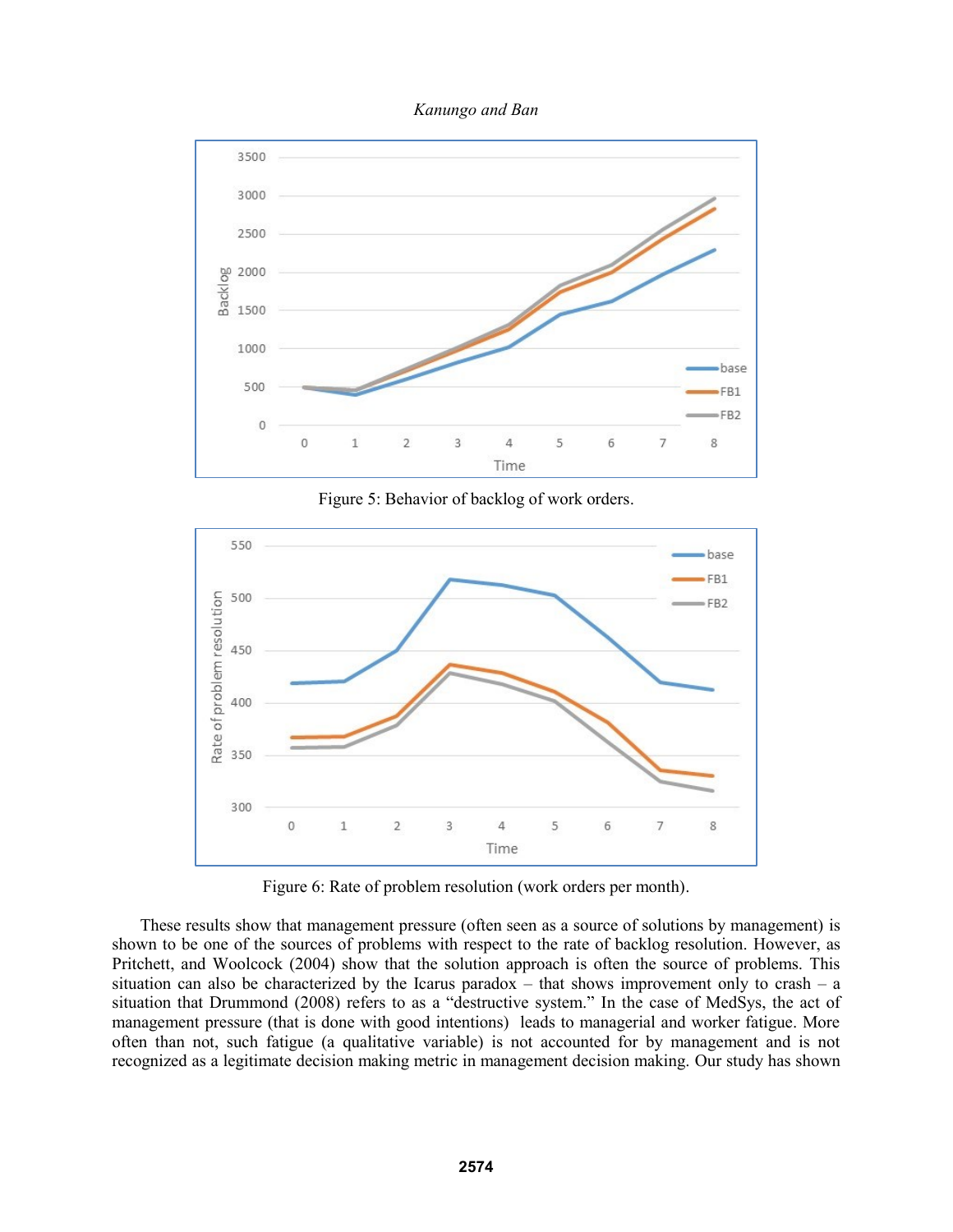how qualitative variables can be incorporated in process models and how they can be used as inputs for process improvement and as an argument for additional resources as and when needed.

# **6 CONCLUSION**

Our system dynamics was able to provide alternative insights that has a real impact on stability – both in terms of productivity and turnover. These insights include the ability of senior leadership to develop a longterm project management vision versus an event-driven agenda so that staff (1) anticipate and counteract potential sources of fatigue through prioritization (2) develop strategies for completing work through a portfolio management process and (3) allow staff to communicate and negotiate realistic goals and problem resolution so that staff can return a department to a sense of control.

There are two main implications that arose from this research. The first was a tenable argument to provide more resources to facilities management. The second was to avoid work order peaks by spreading maintenance proactively – so that events like TJC visits do not create work load spikes. These spikes have lasting effects that impact the system long after such visits are completed.

Based on this phase of the project, we plan the following activities in the next modeling steps: (a) Calibrate worker fatigue and managerial fatigue based on additional data collection, (b) incorporate the impact of employee turnover, in addition to the number of managers and workers, on rate of problem resolution, (c) segregate work orders based on tier 1, tier 2 and tier 3 types and formalize the interactions between them to obtain a more nuanced view of the system, and (d) accounting for the inefficiencies due to rework and reassignment as a result of the mismatch between work order and worker dispatched.

#### **REFERENCES**

- Baxter, G., and I. Sommerville. 2011. "Socio-technical Systems: From Design Methods to Systems Engineering". *Interacting with Computers* 23(1):4-17.
- Drummond, H. 2008. "The Icarus Paradox: An Analysis of a Totally Destructive System". *Journal of Information technology* 23(3):176-184.
- Dyrbye, L. N., T. D. Shanafelt, C. A. Sinsky, P. F. Cipriano, J. Bhatt, A. Ommaya, and D. Meyers. 2017. "Burnout among Healthcare Professionals: A Call to Explore and Address this Underrecognized Threat to Safe, High-quality Care". *NAM (National Academy of Medicine) Perspective*. Washington, DC: National Academy of Medicine.
- Hashim, A. E., Z. Isnin, F. Ismail, N. A. Norrihan, and R. Razali. 2017. "Occupational Stress and Behavioural Studies of Facilities Management Employees in Commercial Complex". *Journal of ASIAN Behavioural Studies* 2(5):57-64.
- Kaplan, G. S. 2017. Systems Approach to Fix Healthcare. Published 15.4.2017. http://www.modernhealthcare.com/article/20170415/MAGAZINE/170419901, June 24, 2017.
- Ling, F. Y. and D. M. Wong. 2016. "Redesigning Facility Mmanagement Operatives' Jobs to Increase Work Outcomes". *Journal of Facilities Management* 14(1):50-68.
- Lloyd, K. J., D. Boer, J. W. Keller, and S. Voelpel. 2015. "Is My Boss Really Listening to Me? The Impact of Perceived Supervisor Listening on Emotional Exhaustion, Turnover Intention, and Organizational Citizenship Behavior". *Journal of Business Ethics* 130(3):509-524.
- Marshall, D. A., L. Burgos-Liz, M. J. IJzerman, N. D. Osgood, W. V. Padula, M. K. Higashi, and W. Crown. 2015. "Applying Dynamic Simulation Modeling Methods in Healthcare Delivery Research—The Simulate Checklist: Report of the ISPOR Simulation Modeling Emerging Good Practices Task Force". *Value in Health* 18(1):5-16.
- Roberts, N., D. Anderson, R. Deal, M. Garet, and W. Shaffer. 1983. *Introduction to Computer Simulation, A System Dynamics Modelling Approach*. System Dynamic Series. Portland, Oregon: Productivity Press.